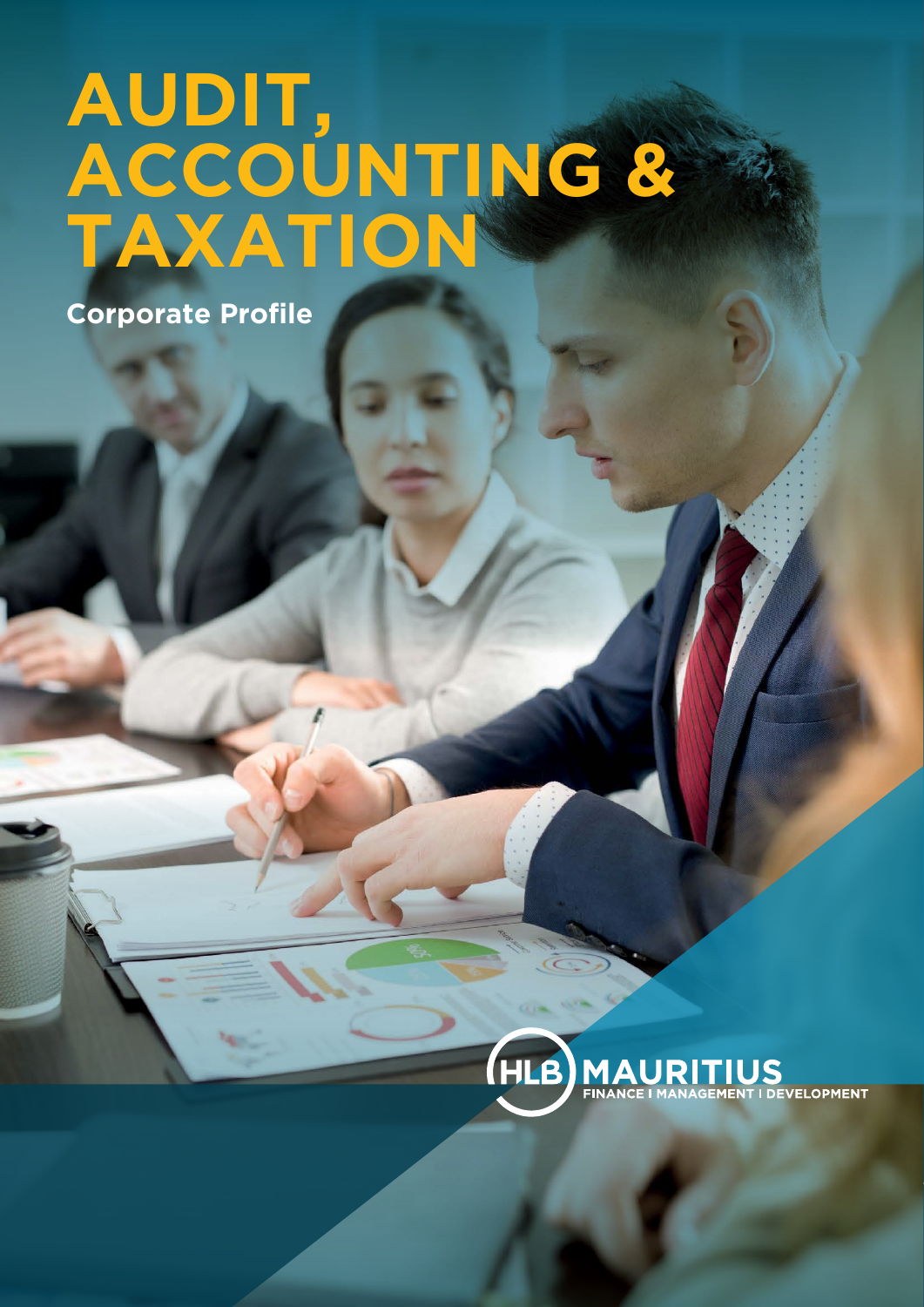

# **HLB MAURITIUS**

HLB MAURITIUS is a conglomerate offering innovation business services to a wide spectrum of clients in Mauritius and in the Indian Ocean region. The 'Audit, Accounting and Taxation' SBU of the group is led by HLB Appavoo & Associates, a leading Firm of Accountants, Auditors and Business Consultants registered with the Mauritius Institute of Professional Accountants (MIPA) and the Financial Reporting Council (FRC). The firm reckons more than 30 years' experience in the Accountancy Profession.

We provide a wide array of services to clients who come from all spheres of the business community right from individuals to big entities covering all industry verticals in Mauritius.

 HLB Mauritius is the member firm of HLB, a worldwide network present in some 160 countries and employing collectively more than 27000 staff and partners in nearly 800 offices worldwide. HLB member firms have extensive knowledge and experience in Accountancy, Auditing, Taxation and Advisory services.

[www.hlb-mauritius.com](http://www.hlb-mauritius.com)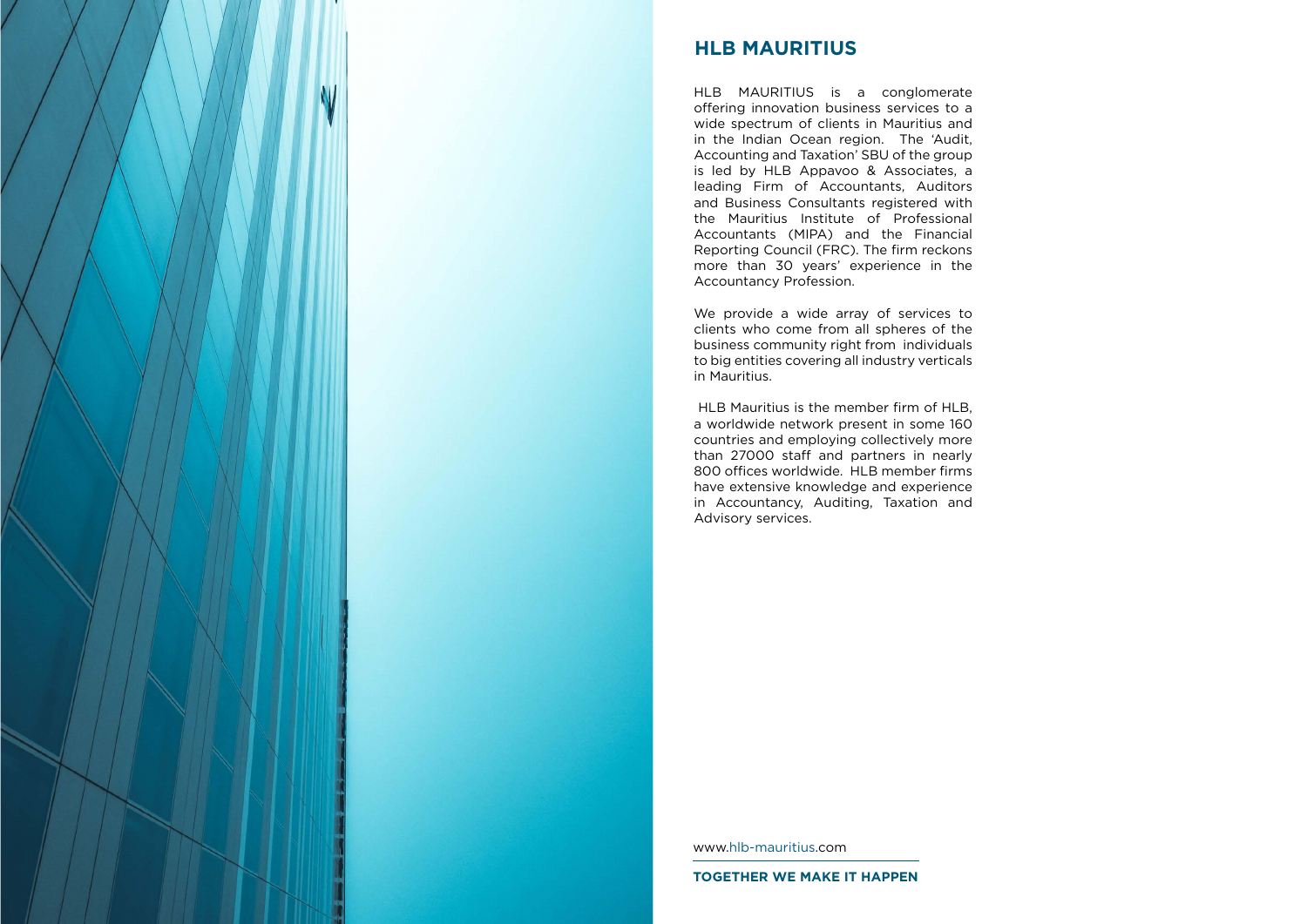

#### Audit and Assurance Services **Audit and Assurance Services Accounting Services**

'AUDIT & ASSURANCE' remains a core service segment of our firm. We adopt the International Standards on Auditing (ISAs) in all statutory audit assignments. Our network requires us to adopt the HLB Standard Audit Manual which is a dynamic manual providing a methodological approach to audit work, based on best practice. Training in auditing standards, methodology and the adoption of the risk-based approach is a continuous process in our firm's culture.

We use Caseware Audit Software a start-of-the art tool in the conduct of all statutory audit.

Our audit clients are very diverse and include the following:

We offer a full suite of accounting services, from basic accounts maintenance to full preparation of Financlal Statements and Group Accounts . Our services include the following:

| <b>Audit services for Private Companies</b><br>and Public Interest Enterprises                       | <b>Audit of Funds</b>                                                                                                          |
|------------------------------------------------------------------------------------------------------|--------------------------------------------------------------------------------------------------------------------------------|
| <b>Bank Audit</b>                                                                                    | <b>Audit of Government and Parastatal</b><br><b>Bodies</b>                                                                     |
| Audit of 'Not for profit Organisations'                                                              | Audit of quoted entities                                                                                                       |
| Audit of International Organisation's<br>Funded Projects geared by the World<br>Bank, UNDP, IFAD etc | Audit of entities operating in the<br>international Financial Centre of<br>Mauritius, e.g. Global Business, Trusts,<br>PCC etc |

- Data capture and accounts maintenance adapted to different business activities.
- Online accounts maintenance with remote client access.
- Accounts preparation for management purposes together with performance report on a monthly, quarterly or yearly basis using 'Business Intelligence'.
- Electronic archiving of clients' accounting and financial data.
- statutory purposes. We adopt IFRS, IFRS for SMEs and different GAAPS.
- Preparation of cash flow, financial budgets and budgetary control reports.
- Preparation of complex Group Consolidated Accounts.

• Compilation of Annual Financial Statements, Financial Summary and other reports for

Implementation of Internal Control Systems, Accounting Software and Data Management frameworks.

Apart from statutory audit, our firm also conducts Internal Audit, Forensic Audit in cases of fraud and specialised audit to support litigation and arbitration cases.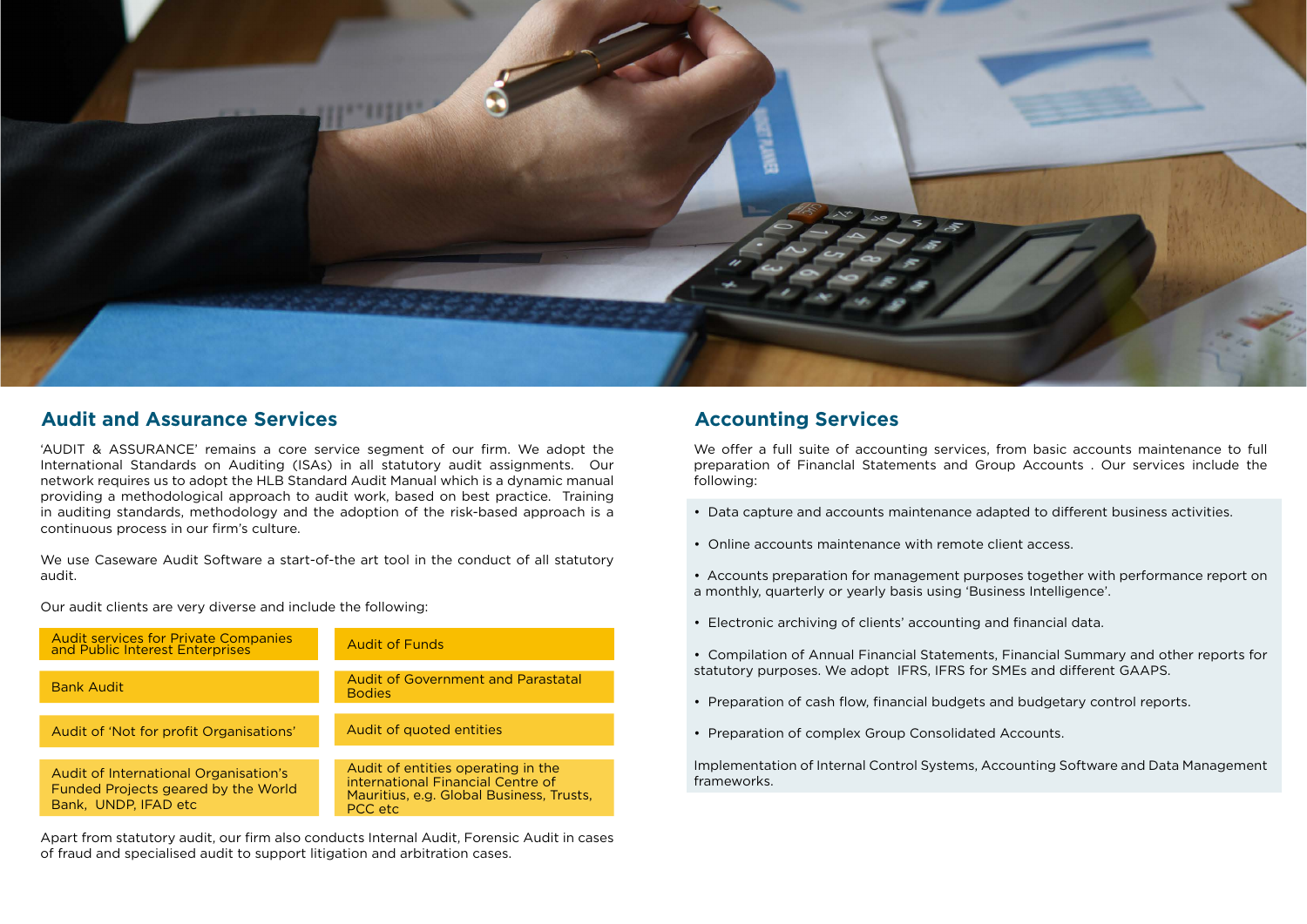#### **Payroll Services**

# **Our Strategic Partners**

#### **Taxation Services**

Whether you need full-featured payroll services, or limited payroll processing services, we have the payroll solution that's just right for your business. HLB's payroll processing and labour management services will help you improve your processes and gain focus on supporting business growth.

Whatever be the type of fiscal investigation you have to face, HLB has the experience and expertise to help. The consequences of mishandling an investigation can be serious and costly. We offer a complete range of Tax Compliance and Tax Investigation services.

• Computation of salaries and other benefits.

- Payment instructions to banks.
- Preparation of pay slips and other reports.

• Electronic filing of monthly and annual Returns of employees (NPF, PAYE) as per Labour Regulations.

• Delivery of yearly Statement of Emoluments and other reports to your staff.

- Recruitment of staff.
- Human Resource Management Consultancy.
- Labour Outsourcing
- Presence and assistance at Tax Audit visits by the MRA officers.
- Negotiation with the MRA to reach a fair and final settlement, including reduction of penalties where applicable.
- Peace of mind that the case will be dealt with by our Tax Experts who spend time in familiarizing themselves with your business model and the tax implications.
- Identify and advise on the relevant tax incentives which can be availed by your business.
- Effective Tax Planning in view of minimising tax bills.
- Act as your Tax Advisor before the Assessment Review Committee as well as before the Supreme Court.





The easiest Accounting software



Integrated Payroll software



**Michael Dhacoo**  Chief Operating Officer

#### **Rizwan Permessur** Audit Manager

**Mauritius** 

Michael Dhacoo is an Accounts & Tax Expert and he reckons more than twenty five years employment with the HLB Mauritius. He handles a large portfolio of clients and provides a vast array of compliance services to local clients.

Rizwan Permessur has built up his career as an Accountant and an Auditor in full time practice. After acquiring experience with two previous Audit firms, Rizwan joined HLB Mauritius. His work experience has been very diverse and he has accumulated expertise in accounts preparation in line with International Financial Reporting Standards (IFRS), audit of Offshore Companies, Insurance loss adjustor, Business Interruption consultant and more. He is now an Audit Manager of HLB

### **Our Team**